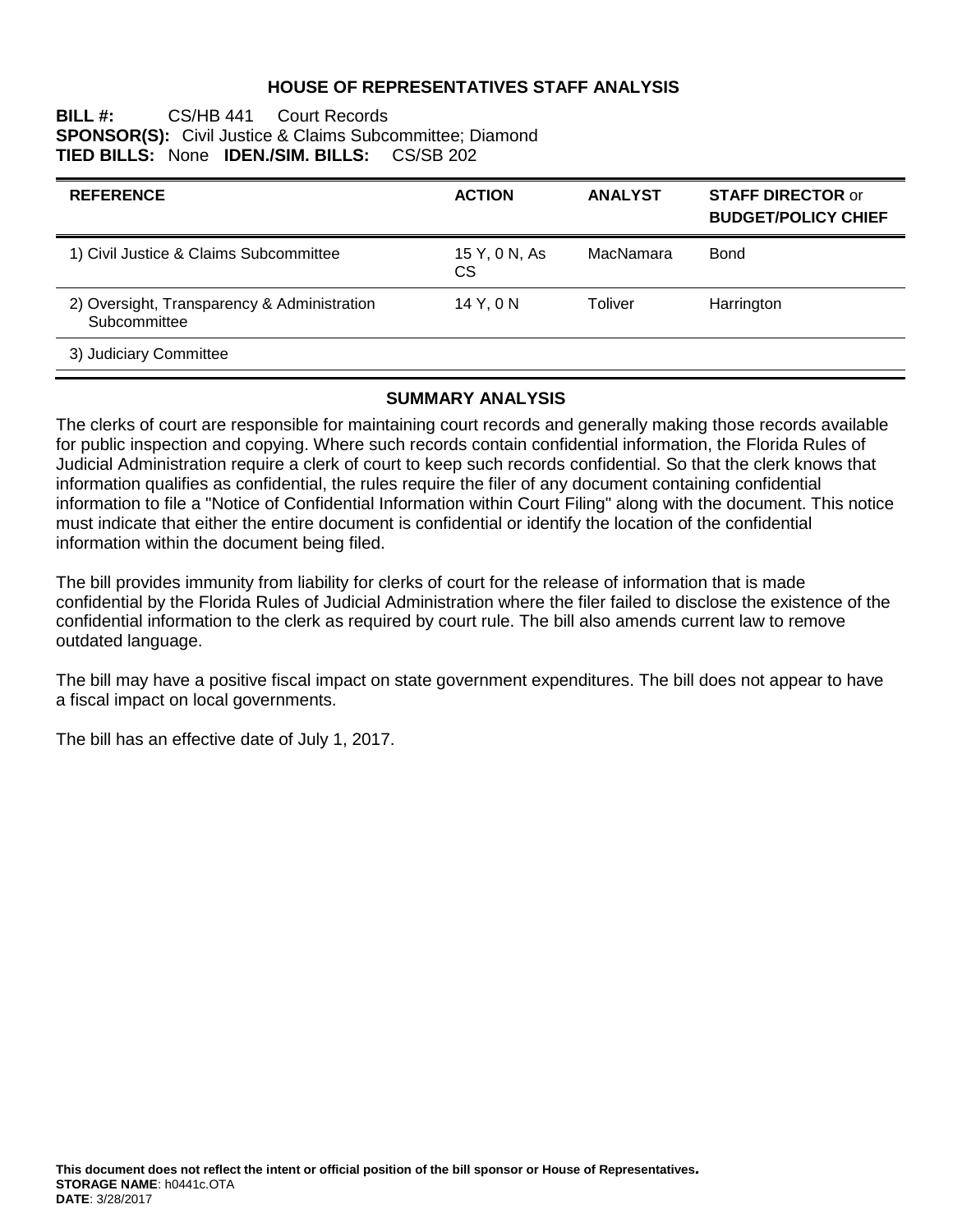## **FULL ANALYSIS**

## **I. SUBSTANTIVE ANALYSIS**

## A. EFFECT OF PROPOSED CHANGES:

### **Current Law**

The Florida Constitution provides every person the right to inspect or copy any public record made or received in connection with the official business of any public body, officer, or employee of the state, or of persons acting on their behalf.<sup>1</sup> This right to access public records includes records made or received by legislative, executive, and judicial branches of government.<sup>2</sup>

A clerk of court is a custodian of public records. As custodian, clerks are required to provide access and copies of public records. Certain records are confidential or exempt<sup>3</sup> from disclosure under public records laws, including personal information of certain individuals such as law enforcement personnel, firefighters, justices and judges, state attorneys, magistrates, and others as specified by statute.<sup>4</sup> A clerk of court, as the custodian of public records, is responsible for maintaining official records and court records that may be confidential or exempt.

#### *Court Records and Confidential Information*

An official record is recorded by the clerk as part of a general series called "Official Records" and includes such documents as court orders, mortgages, deeds, notices of levy, tax warrants, and liens.<sup>5</sup>

Florida Rule of Judicial Administration 2.420(d) sets out procedures for determining confidentiality of court records. It requires filers and allows parties and affected non-parties to file a "Notice of Confidential Information within Court Filing," which triggers a review by the clerk of the court and a process to temporarily or permanently maintain the information as confidential.<sup>6</sup> Once the form notice is filed, the clerk of court must review filings identified as containing confidential information to determine whether the information is facially subject to confidentiality.<sup>7</sup>

For court records filed with the clerk of court on and after January 1, 2012, the clerk must maintain any social security numbers and financial account numbers in those records as confidential and exempt from disclosure under public records law.<sup>8</sup> Clerks are not liable for inadvertently releasing social security, bank account, charge, debit, and credit card numbers found in court records that were filed before January 1, 2012.<sup>9</sup> However, a person whose social security number or financial account number is contained in an older record, or his or her attorney or legal guardian, may request that the clerk redact the numbers from the record.<sup>10</sup>

 $\overline{a}$ 

**STORAGE NAME**: h0441c.OTA **PAGE: 2** <sup>10</sup> *See* s. 119.0714(2), F.S.

 $<sup>1</sup>$  Fla. Const. art. I, s. 24(a).</sup>

<sup>2</sup> *Id*.

 $3$  There is a difference between records the Legislature designates as exempt from public record requirements and those the Legislature designates as *confidential* and exempt. A record classified as exempt from public disclosure may be disclosed under certain circumstances. *See WFTV, Inc. v. The School Board of Seminole*, 874 So.2d 48 (Fla. 5th DCA 2004), review denied 892 So.2d 1015 (Fla. 2004); *City of Riviera Beach v. Barfield*, 642 So.2d 1135 (Fla. 4th DCA 2004); and *Williams v. City of Minneola*, 575 So.2d 687 (Fla. 5th DCA 1991). If the Legislature designates a record as confidential and exempt from public disclosure, the record may not be released by the custodian of public records to anyone other than the persons or entities specifically designated in statute. *See* 85-62 Fla. Op. Att'y Gen. (1985).

 $4$  S. 119.071(3)(d), F.S.

 $5$  S. 28.222(2) and (3), F.S.

 $6$  Fla. R. Jud. Admin. 2.420(d)(2).

 $^7$  Fla. R. Jud. Admin. 2.420(d)(2)(B).

 $^8$  S. 119.0714(2)(e), F.S.

 $^{9}$  S. 119.0714(2)(d), F.S.

**DATE**: 3/28/2017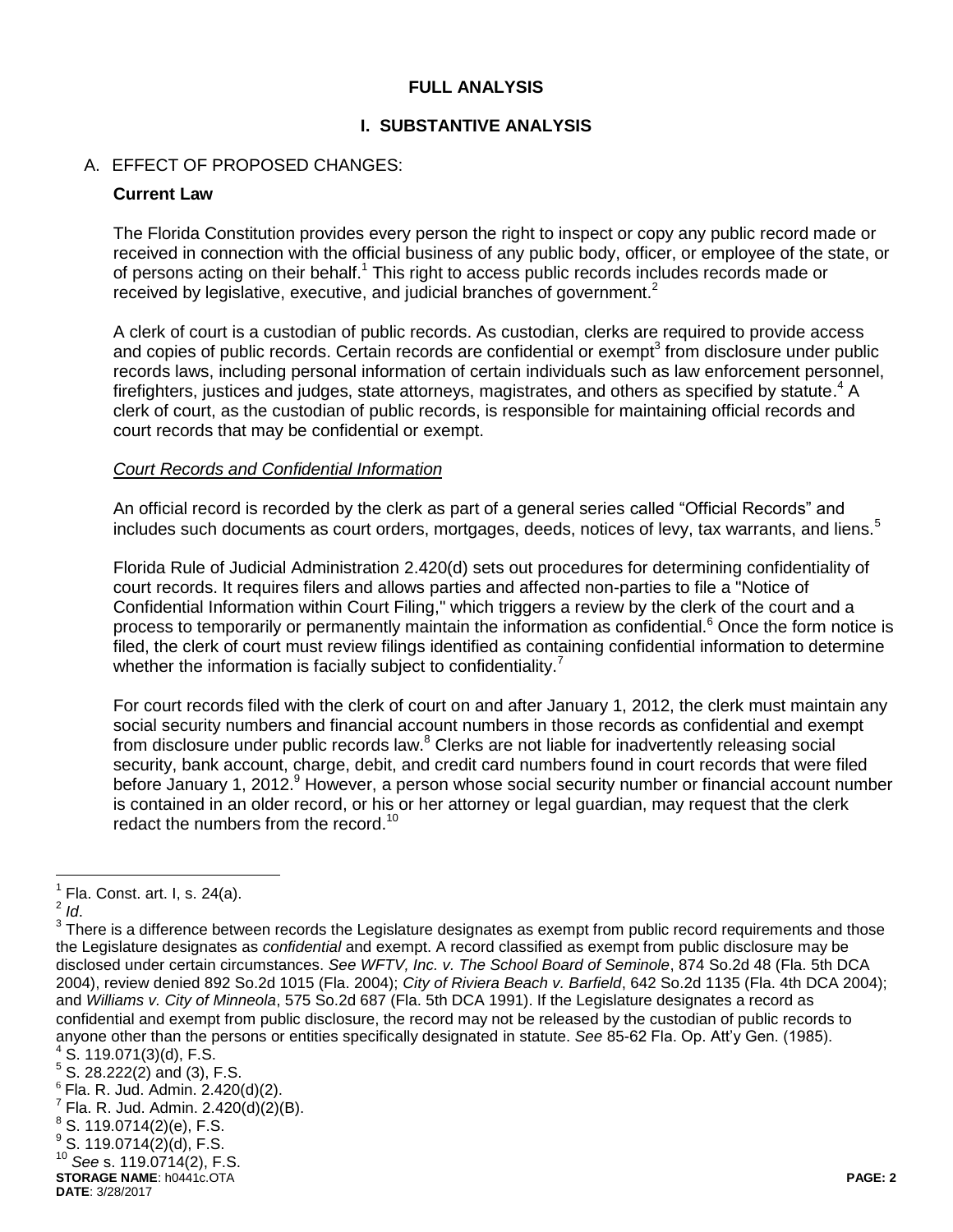Rule 2.420(d)(1)(B) of the Florida Rules of Judicial Administration requires the clerk of the court to designate and maintain the confidentiality of the following records or information, which are exempt from disclosure under existing law:

- Chapter 39, F.S., records relating to dependency matters, termination of parental rights, guardians ad litem, child abuse, neglect, and abandonment (ss. 39.0132(3) and (4)(a), F.S).
- Adoption records (s. 63.162, F.S).
- Social Security, bank account, charge, debit, and credit card numbers (s. 119.0714(1)(i)-(j) and  $(2)(a)-(e)$ , F.S.).
- HIV test results and the identity of any person upon whom an HIV test has been performed (s. 381.004(2)(e), F.S.).
- Records, including test results, held by the Department of Health or its authorized representatives relating to sexually transmissible diseases (s. 384.29, F.S.).
- Birth records and portions of death and fetal death records (ss. 382.008(6) and 382.025(1), F.S.).
- Information that can be used to identify a minor petitioning for a waiver of parental notice when seeking to terminate pregnancy (s. 390.01116, F.S.).
- Clinical records under the Baker Act (s. 394.4615(7), F.S.).
- Records of substance abuse service providers which pertain to the identity, diagnosis, and prognosis of and service provision to individuals (s. 397.501(8), F.S.).
- Clinical records of criminal defendants found incompetent to proceed or acquitted by reason of insanity (s. 916.107(8), F.S.).
- Estate inventories and accountings (s. 733.604(1), F.S.).
- The victim's address in a domestic violence action on petitioner's request (s. 741.30(3)(b), F.S.).
- Protected information regarding victims of child abuse or sexual offenses (ss. 119.071(2)(h) and 119.0714(1)(h), F.S.).
- Gestational surrogacy records (s. 742.16(9), F.S.).
- Guardianship reports, orders appointing court monitors, and orders relating to findings of no probable cause in guardianship cases (ss. 744.1076 and 744.3701, F.S.).
- Grand jury records (ss.  $905.17$  and  $905.28(1)$ , F.S.).
- Records acquired by courts and law enforcement regarding family services for children (s. 984.06(3)-(4), F.S.).
- Juvenile delinquency records (ss. 985.04(1) and 985.045(2), F.S.).
- Records disclosing the identity of persons subject to tuberculosis proceedings and records held by the Department of Health or its authorized representatives relating to known or suspected cases of tuberculosis or exposure to tuberculosis (ss. 392.545 and 392.65, F.S.).
- Complete presentence investigation reports (Fla. R. Crim. P. 3.712).
- Forensic behavioral health evaluations under ch. 916, F.S. (s. 916.1065, F.S.).
- Eligibility screening, substance abuse screening, behavioral health evaluations, and treatment status reports for defendants referred to or considered for referral to a drug court program (s. 397.334(10)(a), F.S.).

Similarly, Rule 2.425, of the Florida Rules of Judicial Administration, relates to the minimization of filing sensitive information. Under this rule, designated sensitive information is formatted to limit the amount of confidential information filed with a court. In relevant part, the rule, unless authorized by statute, rule of court, or court order provides that court filings should not contain any portion of an individual's:

- Social security number,
- Bank account number,
- Credit card account number,
- Charge account number, or
- $\bullet$  Debit account number.<sup>11</sup>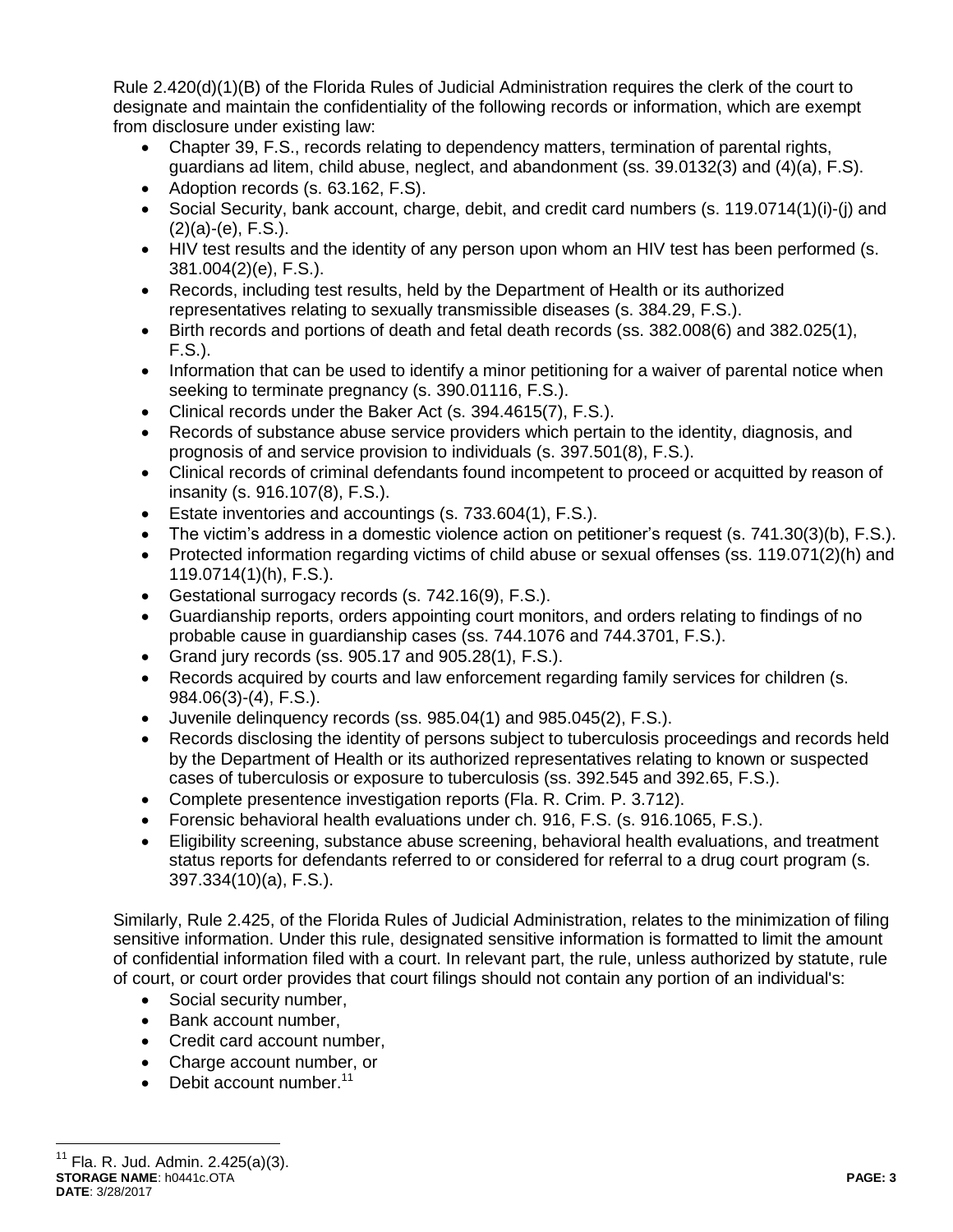Rule 2.515 of the Florida Rules of Judicial Administration requires every document of a party represented by an attorney be signed by at least one attorney of record. The attorney's signature constitutes a certificate by the attorney that, among other things, the document contains no confidential or sensitive information or that any such information has been protected by identifying the confidential or sensitive information in accordance with the requirements of the Florida Rules of Judicial Administration.<sup>12</sup>

# *Clerks of Court Liability*

Clerks also enjoy immunity from liability under common law. This may be in the form of either judicial immunity or qualified immunity.

The doctrine of judicial immunity insures that judges are immune from liability for damages for acts committed within their judicial jurisdiction and is essential to the preservation of an independent judiciary.<sup>13</sup> Judges enjoy absolute immunity for acts performed in the course of their judicial capacities unless they clearly act without jurisdiction.<sup>14</sup> This doctrine has been extended to quasi-judicial officials, such as a clerk of court, performing judicial acts.<sup>15</sup> In Florida, judicial immunity applies to all forms of suits against judicial officials, not just suits for money damages.<sup>16</sup>

Acts or omissions by a government official that are not protected by absolute immunity, such as judicial immunity, may be protected by qualified immunity.<sup>17</sup> The central purpose of qualified immunity is to protect public officials from undue interferences with their duties and from potentially disabling threats of liability. The doctrine insulates government officials from personal liability for money damages for actions taken pursuant to their discretionary authority insofar as their conduct does not violate clearly established statutory or constitutional rights of which a reasonable person would have known.

Qualified immunity applies to all except the plainly incompetent or those who knowingly violate the law and turns upon the objective legal reasonableness of the official's action assessed in light of the legal rules that were clearly established at the time when the action was taken. To abrogate or limit a government official's immunity, a statute must be clear.<sup>18</sup>

## **Effect of Proposed Changes**

The bill provides that a clerk of court is not liable if confidential information is disclosed due to the filer's failure to disclose the existence of the confidential information to the clerk, as required by the Florida Rules of Judicial Administration.

The bill also removes outdated language.

# B. SECTION DIRECTORY:

Section 1 amends s. 119.0714, F.S., related to court files; court records; official records.

Section 2 provides and effective date of July 1, 2017.

 $\overline{a}$ 

<sup>17</sup> "Qualified Immunity" is defined to mean "[i]mmunity from civil liability for a public official who is performing a discretionary function, as long as the conduct does not violate clearly established constitutional or statutory rights." *Black's Law Dictionary* 643 (9th ed. abr., 2010).

<sup>18</sup> *Bates v. St. Lucie County Sheriff's Office*, 31 So.3d 210, 213 (Fla. 4th DCA 2010).

#### **STORAGE NAME**: h0441c.OTA **PAGE: 4 DATE**: 3/28/2017

 $12$  Fla. R. Jud. Admin. 2.515(a)(4).

<sup>13</sup> *Berry v. State*, 400 So.2d 80, 82–83 (Fla. 4th DCA 1981).

<sup>14</sup> *Id.* at 83.

<sup>15</sup> *See Zoba v. City of Coral Springs*, 189 So.3d 888 (Fla. 4th DCA 2016); *see also Fong v. Forman*, 105 So.3d 650 (Fla. 4th DCA 2013).

<sup>16</sup> *Fuller v. Truncale*, 50 So.3d 25, 30 (Fla. 1st DCA 2010).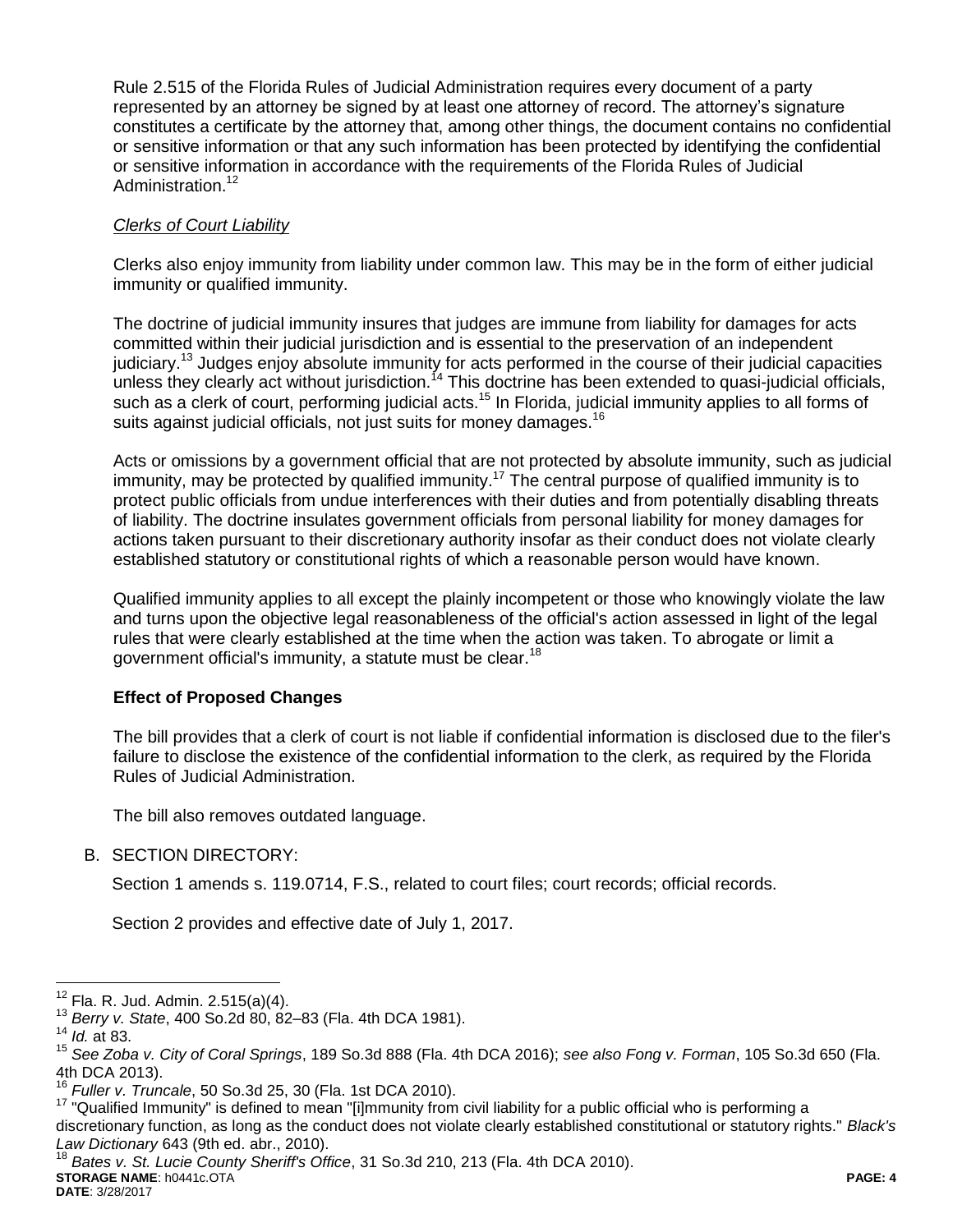# **II. FISCAL ANALYSIS & ECONOMIC IMPACT STATEMENT**

- A. FISCAL IMPACT ON STATE GOVERNMENT:
	- 1. Revenues:

The bill does not appear to have any impact on state revenues.

2. Expenditures:

The bill has the potential to result in an indeterminate positive impact for clerks through savings on legal fees.<sup>19</sup>

- B. FISCAL IMPACT ON LOCAL GOVERNMENTS:
	- 1. Revenues:

The bill does not appear to have any impact on local government revenues.

2. Expenditures:

The bill does not appear to have any impact on local government expenditures.

C. DIRECT ECONOMIC IMPACT ON PRIVATE SECTOR:

The bill does not appear to have any direct economic impact on the private sector.

D. FISCAL COMMENTS:

None.

# **III. COMMENTS**

## A. CONSTITUTIONAL ISSUES:

1. Applicability of Municipality/County Mandates Provision:

Not applicable. The bill does not appear to require counties or municipalities to take an action requiring the expenditure of funds, reduce the authority that counties or municipalities have to raise revenue in the aggregate, nor reduce the percentage of state tax shared with counties or municipalities.

2. Other:

None.

B. RULE-MAKING AUTHORITY:

The bill does not appear to create a need for rulemaking or rulemaking authority.

C. DRAFTING ISSUES OR OTHER COMMENTS:

None.

 $\overline{a}$